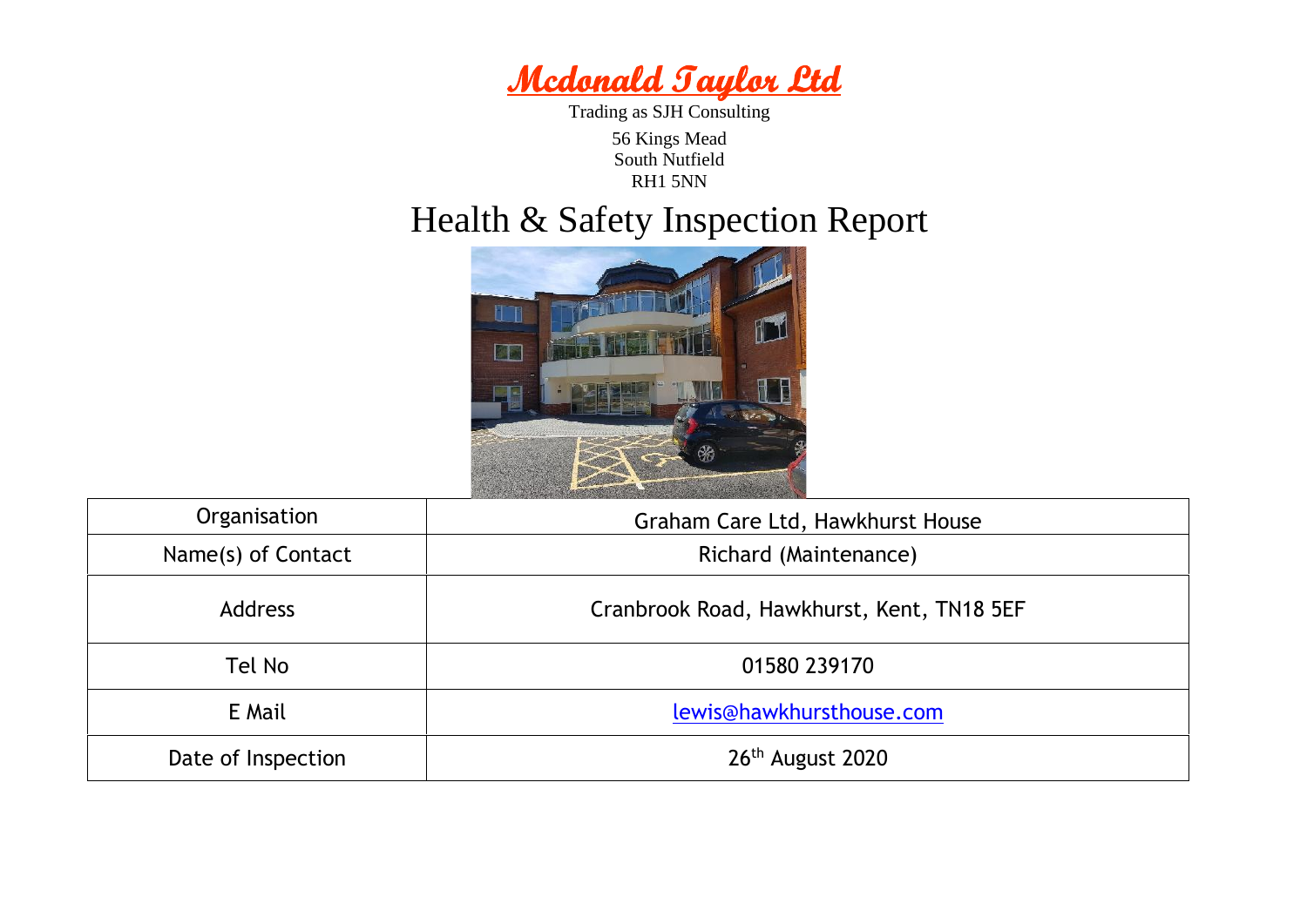| Observation                                                                                                                       | <b>Recommendations</b>                                                                                                                                                                                                                                      | <b>Responsibility</b> | Completed |  |  |  |
|-----------------------------------------------------------------------------------------------------------------------------------|-------------------------------------------------------------------------------------------------------------------------------------------------------------------------------------------------------------------------------------------------------------|-----------------------|-----------|--|--|--|
| Immediate Priorities. Resolve within 7 days.                                                                                      |                                                                                                                                                                                                                                                             |                       |           |  |  |  |
| None identified                                                                                                                   |                                                                                                                                                                                                                                                             |                       |           |  |  |  |
|                                                                                                                                   | High Priorities. Resolve within 1 month                                                                                                                                                                                                                     |                       |           |  |  |  |
| $\overline{2}$<br>An unattended<br>drugs trolley was<br>left in the office.                                                       | It is important to ensure the drugs trolley is secured at all times. This was in<br>the Dementia unit and there is a risk a resident may access the drugs.                                                                                                  |                       |           |  |  |  |
| $\mathfrak{Z}$<br>The riser cupboard<br>to the south end of<br>the ground floor<br>has gaps around<br>the ventilation<br>ducting. | The gaps are in the floor and ceiling area as shown in the photo. I am<br>concerned that this may breach fire compartmentation. I recommend that<br>you ask the fire risk assessor to take a view on this area and act according to<br>his recommendations. |                       |           |  |  |  |